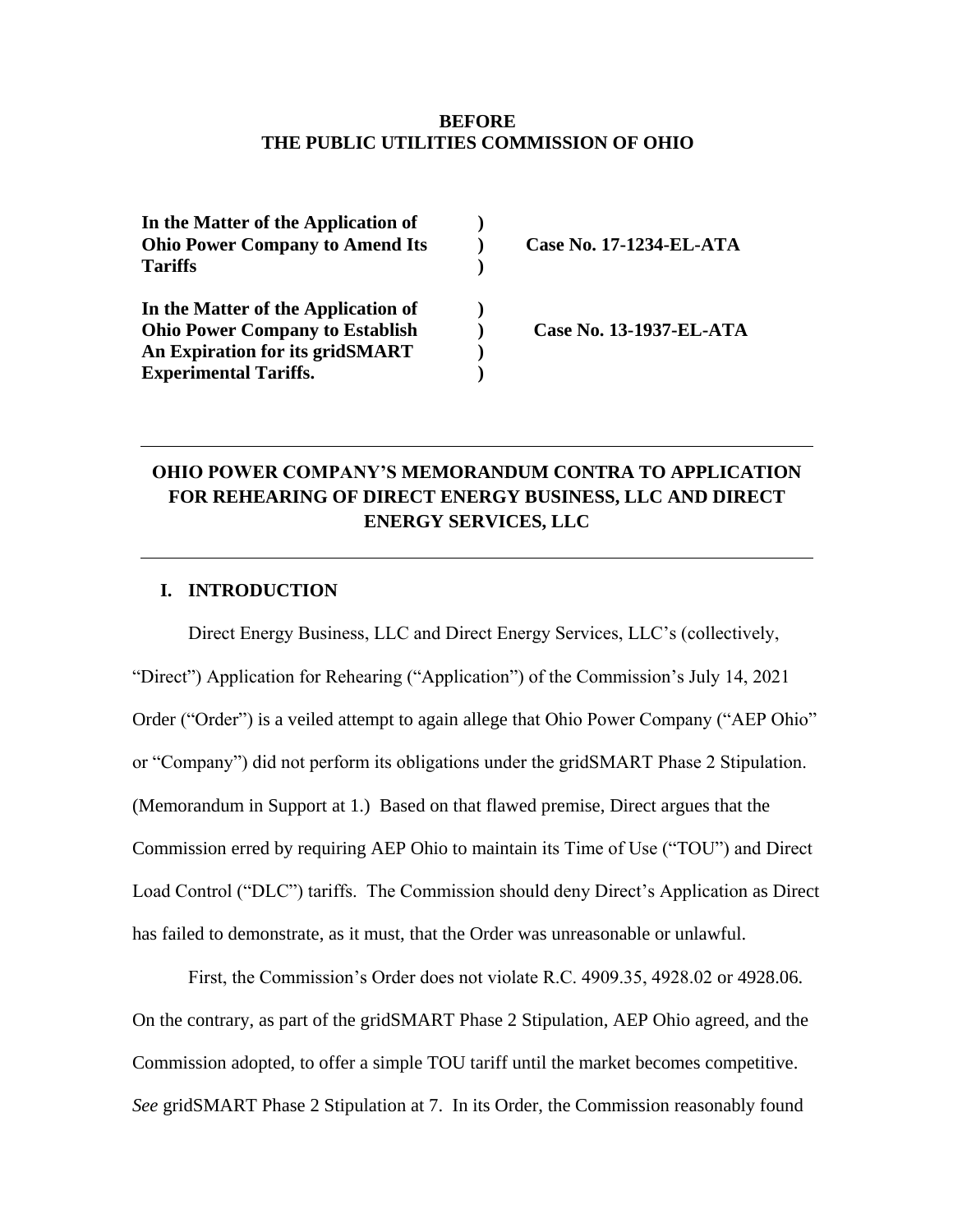that there are limited TOU offerings available to customers and agreed with Staff that AEP Ohio should be required to continue offering a TOU rate program. Order at ¶36. This finding does not preference AEP Ohio in any way. Direct is simply not satisfied with the data AEP Ohio provides to Competitive Retail Electric Service ("CRES") under the gridSMART Phase 2 Stipulation. Direct's dissatisfaction does not render the Order unreasonable or unlawful.

Second, the Commission sufficiently explained that AEP Ohio should continue the DLC tariff pending a resolution of the Company's stipulation and recommendation in Case No. 20-585-EL-AIR. The Commission has the discretion on how it may conduct its proceedings and appropriately chose to handle this issue in that case. The temporary continuation of the DLC program for customers does not harm CRES providers.

As Direct has failed to demonstrate that the Order is unreasonable or unlawful, the Commission should deny its Application.

### **II. ARGUMENT**

### **A. The Commission's Order does not conflict with R.C. 4909.35, R.C. 4928.02 or R.C. 4928.06**

In its first assignment of error, Direct argues that the Commission gave an "unreasonable preference and advantage" to AEP Ohio by requiring the Company to continue its TOU and DLC rate programs. (Memorandum in Support at 5.) However, behind the cloak of an alleged statutory violation, Direct is simply complaining that AEP Ohio is not providing it with AMI data in the manner in which Direct wants it. Contrary to Direct's allegation, AEP Ohio's actions to date have always been to further the policies in R.C. 4928.02 to assist in fostering effective competition in the market.

2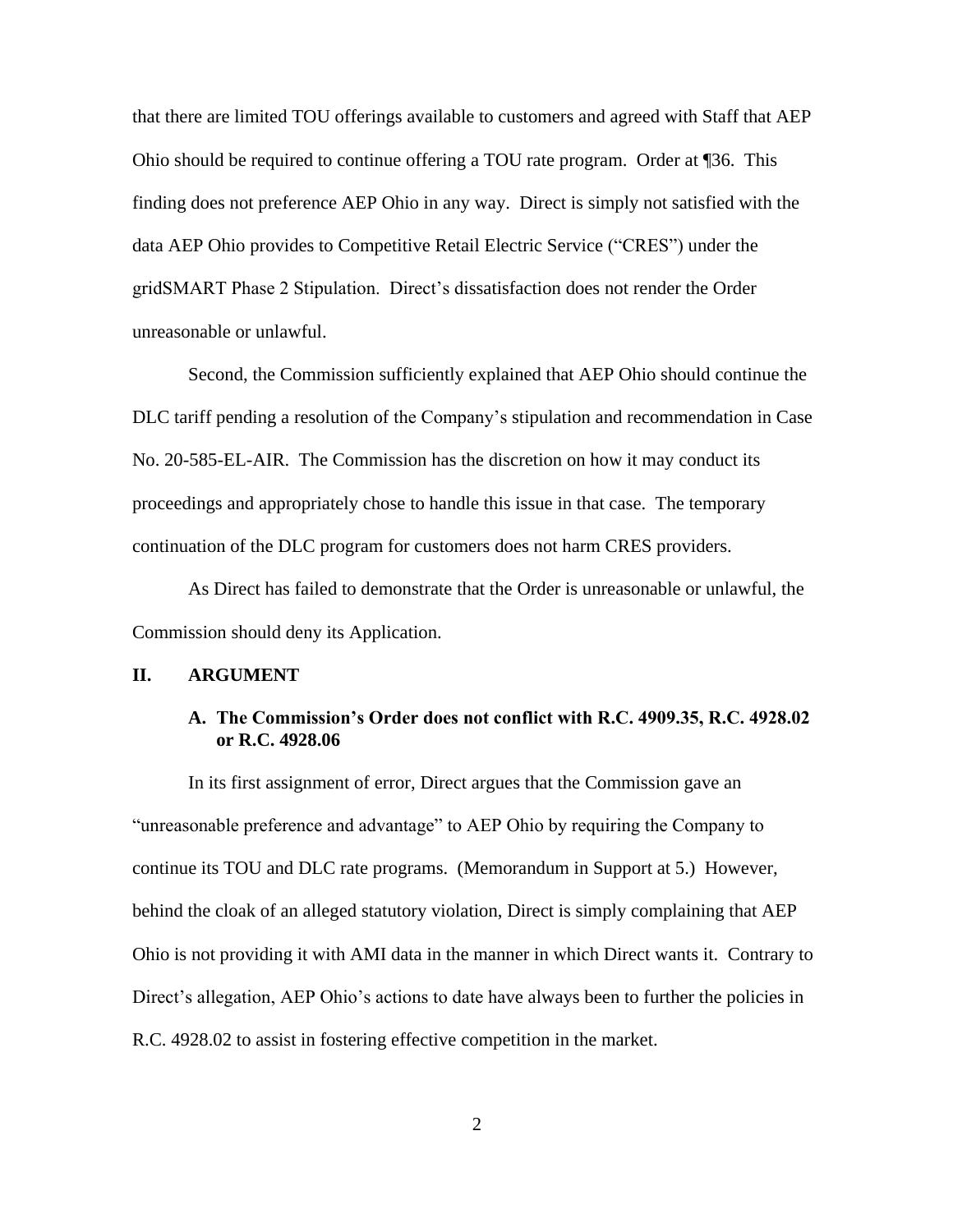First, Direct has the data it needs to provide TOU rates. AEP Ohio provides CRES providers access to 15-minute interval AMI data through the CRES Business Partner Portal ("BPP") on an approximately day-after basis. It does not "keep the necessary metering data to itself" as Direct contends. (Memorandum in Support at 6.) CRES providers have access to the data and can bill from the data – even if it is a manual process. In addition, once a customer is on a TOU rate program, AEP Ohio annually calculates the PLC and NSPL values and provides CRES providers those values via electronic data interchange ("EDI"). CRES providers have had access to this data and still have "limited TOU offerings" as the Commission reasonably found. Order at ¶36. There was no error in that determination.

Second, addressing the concerns raised by Direct, the Commission reasonably deferred those issues to the Company's gridSMART Phase 3 proceeding, which is underway right now. *See* Case No. 19-1475-EL-RDR; Order at ¶38. In gridSMART Phase 3, AEP Ohio proposes to expand via EDI. And, as the Staff recommended and the Commission approved, the wholesale settlement process improvement will be addressed in that proceeding so that "CRES providers will be able to develop TOU products and services for the competitive market." Order at ¶38. In the meantime, the Commission reasonably determined that AEP Ohio should continue offering its TOU tariffs while the market and those processes continue to develop "to maximize the benefits of AEP Ohio's AMI deployment." *Id.* This approach is consistent with the sequence established in the gridSMART Phase 2 decision and the Commission enjoys "wide discretion" over its order of business. *Office of Consumers' Counsel v. Pub. Util. Comm*., 56 Ohio St.2d 220, 227, 383 N.E.2d 593 (1978); *State ex rel. Columbus Gas & Fuel Co. v. Pub. Util. Comm.*, 122

3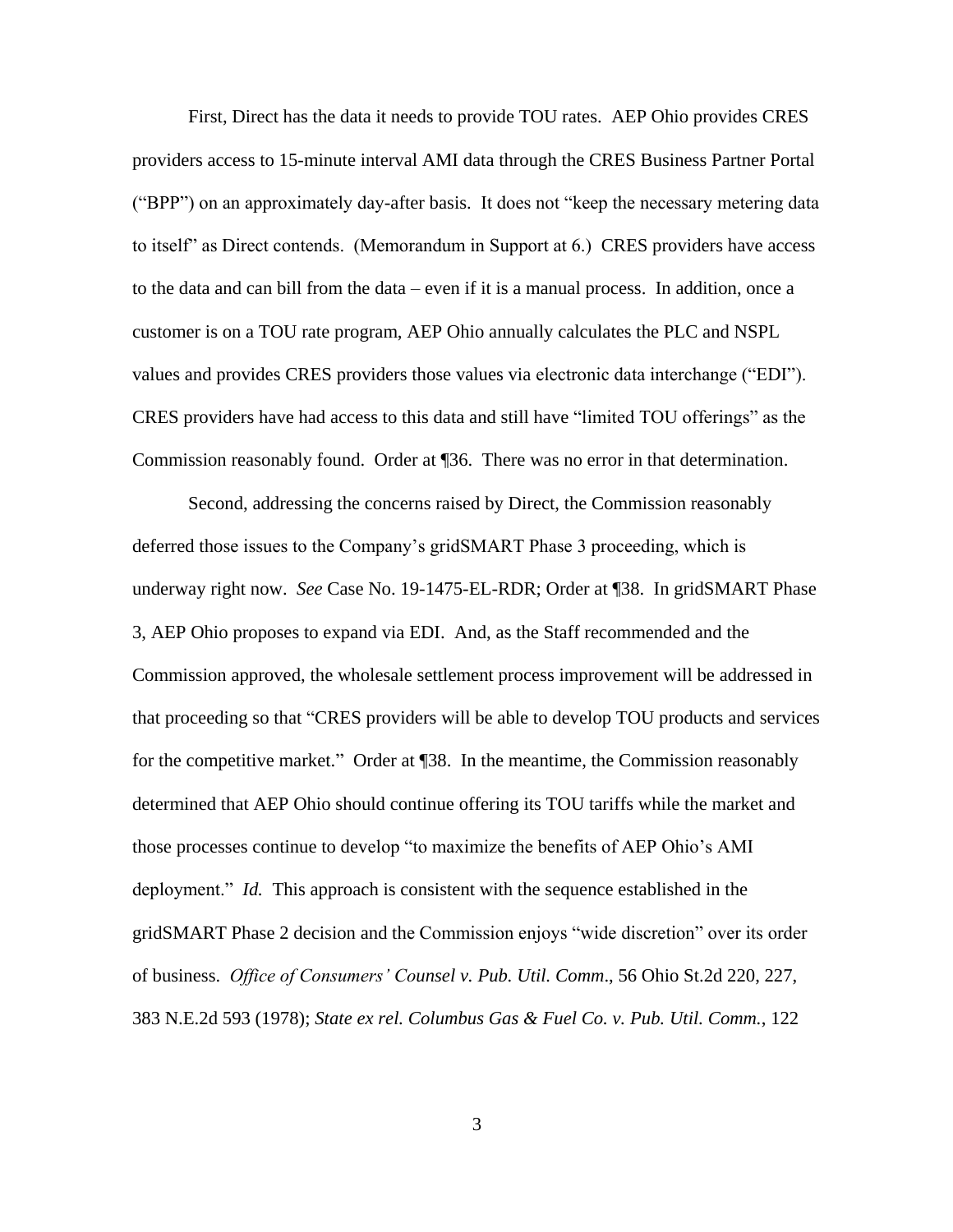Ohio St. 473, 475, 172 N.E. 284 (1930). There is nothing unreasonable or unlawful about the Commission resolving this issue in the gridSMART Phase 3 proceeding.

Third, Direct's cries of "anticompetitive behavior" and AEP Ohio's "desire to corner the market for TOU products" ignores the reality that the Company does not profit or gain anything financially by offering TOU products. (Memorandum in Support at 6.) The fact that a customer has to be on the Standard Service Offer ("SSO") in order to take advantage of the TOU product makes no financial difference because AEP Ohio merely passes through the generation cost and does not reap any benefit by having customers on its SSO rate. Direct's concerns that the Company will have a "head start in the market for TOU products" and "it will be too late" for CRES suppliers to compete in the TOU market is misplaced. (Memorandum in Support at 2.) Direct ignores that the TOU offerings from EDUs are temporary—the Commission requires electric distribution utilities ("EDUs") to provide TOU rates only until sufficient offerings are available in the competitive market. *See* Case No. 12-3151-EL-COI, March 26, 2014 Finding and Order at 27-38, Par. 40.) Once the market takes over, the customers will be transitioned away from the utility TOU tariff. Thus, the Commission's Order was not unlawful as it did not give AEP Ohio any undue preference or advantage.

Finally, as has been discussed *ad nauseum*, contrary to Direct's assertion, the Company fulfilled its obligations in the gridSMART Phase 2 Stipulation. Direct fails to substantiate its claims. The gridSMART Phase 2 Stipulation required the Company to "complete the development of the necessary systems and processes *to enable CRES TOU programs similar to the existing gridSMART TOU and Consumer Programs*" and "*for time of use rates offered by CRES providers that meet the same criteria of AEP Ohio's SMART* 

4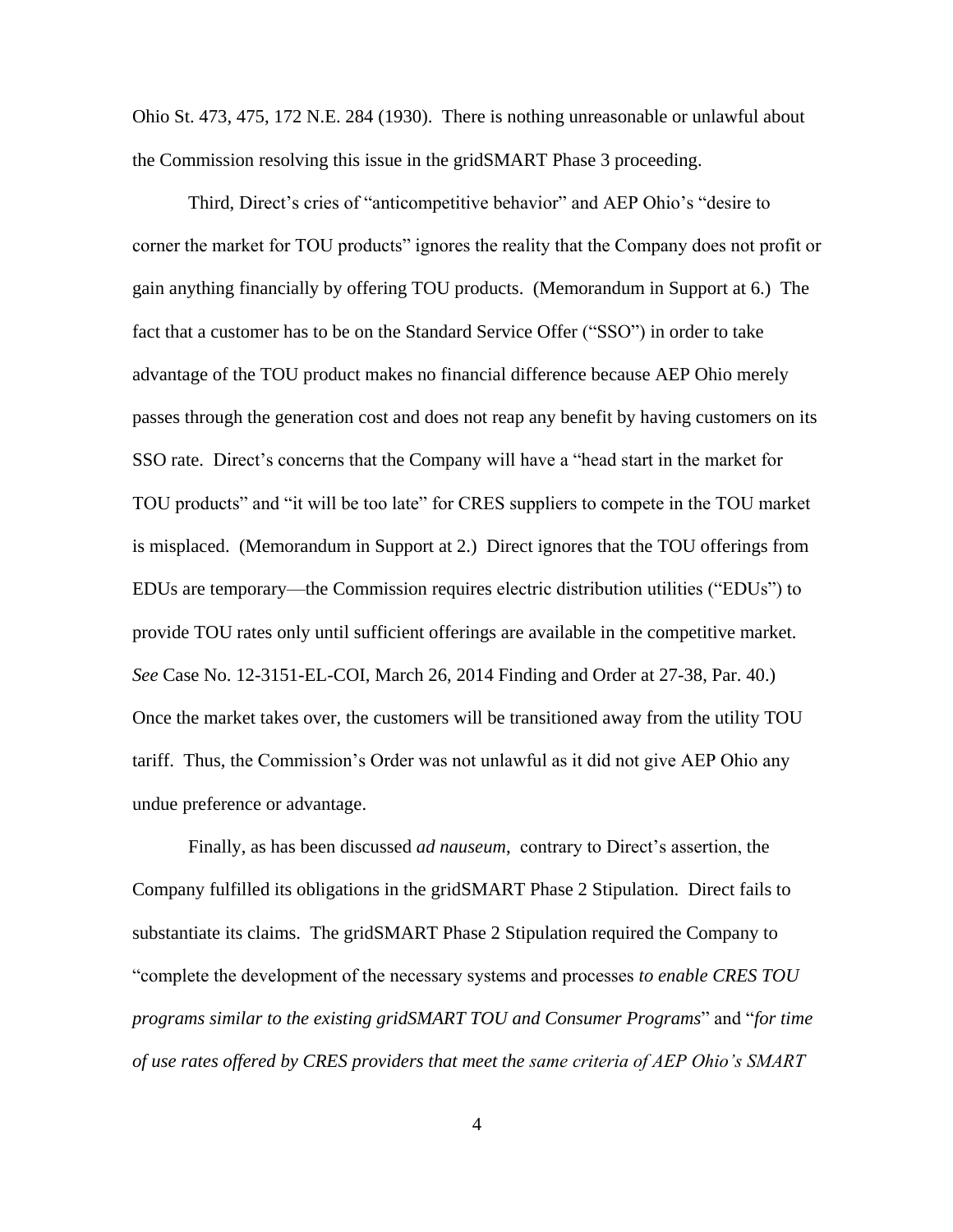*Shift and SMART Shift plus*." *See* gridSMART Phase 2 Stipulation at 7 (emphasis added). The Company provided several updates on its progress toward setting up the systems agreed to in the gridSMART Phase 2 Stipulation as well as communication with the customers on CRES TOU offerings. Through that collaborative process and consistent with the gridSMART Phase 2 Stipulation, it was confirmed in a timely fashion that the systems were in place for CRES to begin to offer TOU offerings that meet the same criteria of AEP Ohio's SMART Shift and SMART Shift Plus.

Contrary to Direct's claim, the systems were set up in a timely manner and appropriate communications were provided to the participating CRES providers. The Company's data portal allows access to the data but Direct desires real time automated data that is used for billing and marketing competitive programs. That is not what the Stipulation required. The Commission addressed this issue in its Order, appropriately resolved it, and found no hearing was necessary. Order at ¶36 and 38. Its findings were not unreasonable or unlawful.

This case was to determine whether or not AEP Ohio should offer a TOU program while the transition into more robust AMI deployment occurs. It was not an opportunity to insinuate that the Company did not meet its obligations of the gridSMART Phase 2 Stipulation or about the larger desire to build functionality for wholesale settlement. Direct's attempt to disguise its issues as a statutory violation does not prevail and the Commission should summarily reject Direct's Application.

## **B. The Commission's Order provides sufficient explanation for requiring the Company to continue the DLC rider**

Direct's second assignment of error is likewise flawed. Direct argues that the Commission violated R.C. 4903.09 by failing to provide a sufficient explanation for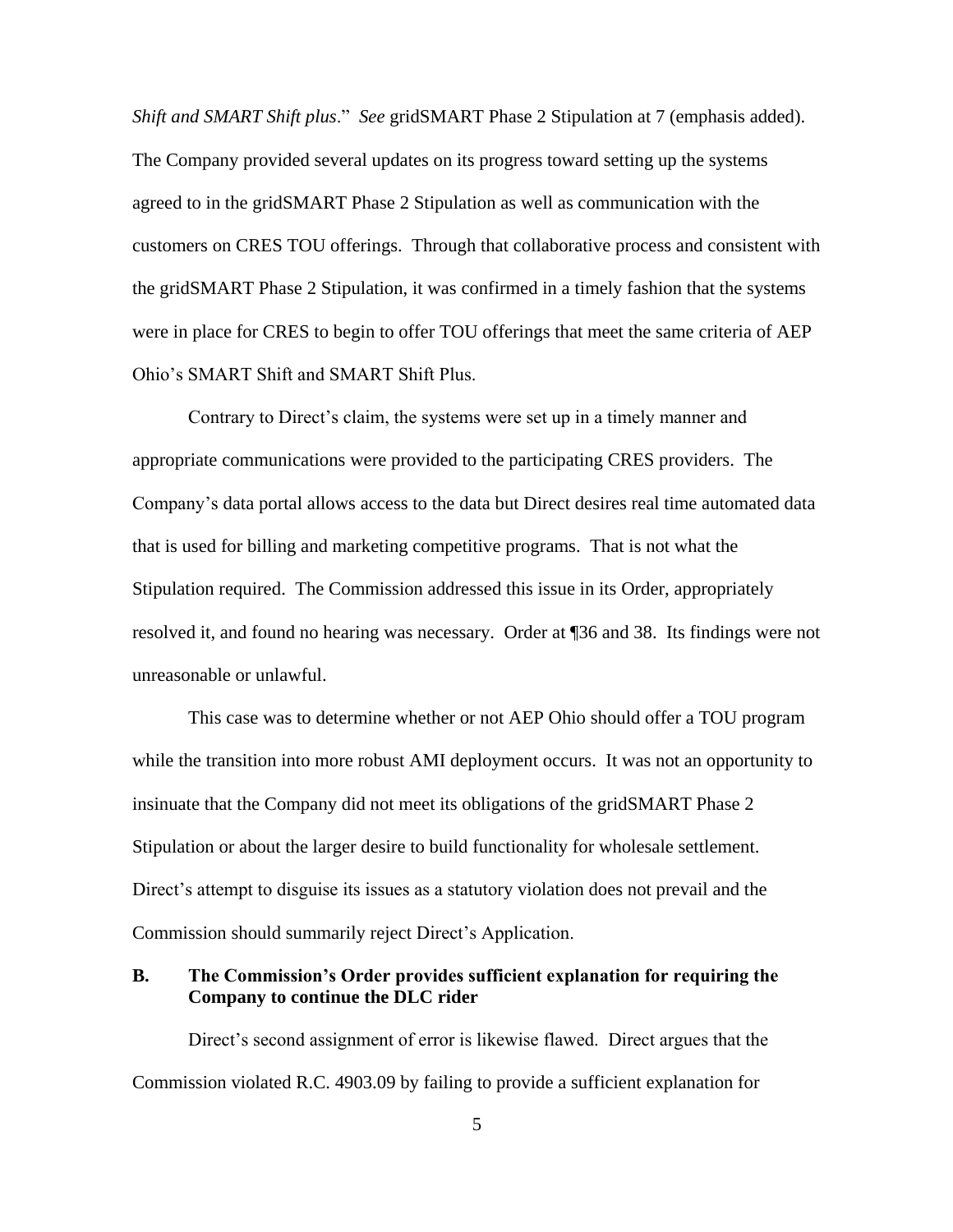requiring the Company to continue the Experimental Direct Load Control (DLC) Rider. (Memorandum in Support at 9.) The Supreme Court of Ohio has held that, as long as there is a basic rationale and record supporting the Order, no violation of §4903.09, Ohio Rev. Code, exists. *Indus. Energy Users-Ohio v. PUC*[, 117 Ohio St. 3d 486, 493 \(Ohio 2008 990](http://www.lexis.com/research/xlink?app=00075&view=full&searchtype=get&search=117+Ohio+St.+3d+493)  [¶ 30\)](http://www.lexis.com/research/xlink?app=00075&view=full&searchtype=get&search=117+Ohio+St.+3d+493) quoting *MCI Telecommunications Corp. v. Pub. Util. Comm*. (1987), 32 Ohio St.3d 306, 312, 513 N.E.2d 337; *Tongren v. Pub. Util. Comm*. (1999), 85 Ohio St. 3d 87, 90, 1999 Ohio 206, 706 N.E.2d 1255; *Cleveland Elec. Illum. Co. v. Pub. Util. Comm.* (1996), 76 Ohio St. 3d 163, 166, 1996 Ohio 296, 666 N.E.2d 1372. The Commission's Order satisfies the R.C. 4903.09 standard of providing a sufficient explanation for its decision.

In its Order, the Commission adequately addressed the continuation of the DLC Rider. It discussed comments provided in this proceeding. Based on those comments, and the fact that the DLC pilot rate program is pending Commission review in AEP Ohio's rate case proceeding, the Commission appropriately deferred resolution of that issue for that proceeding. Order at ¶36. As Staff recommended, the Commission required AEP Ohio to continue the DLC pilot as a TOU offering. *Id.* Again, the Commission enjoys "wide discretion" over its order of business. *Office of Consumers' Counsel v. Pub. Util. Comm*., 56 Ohio St.2d 220, 227, 383 N.E.2d 593 (1978); *State ex rel. Columbus Gas & Fuel Co. v. Pub. Util. Comm.*, 122 Ohio St. 473, 475, 172 N.E. 284 (1930). The Commission's decision to defer the resolution of the DLC pilot to the rate case proceeding was reasonable, lawful, and fully explained. The Commission should reject Direct's second assignment of error.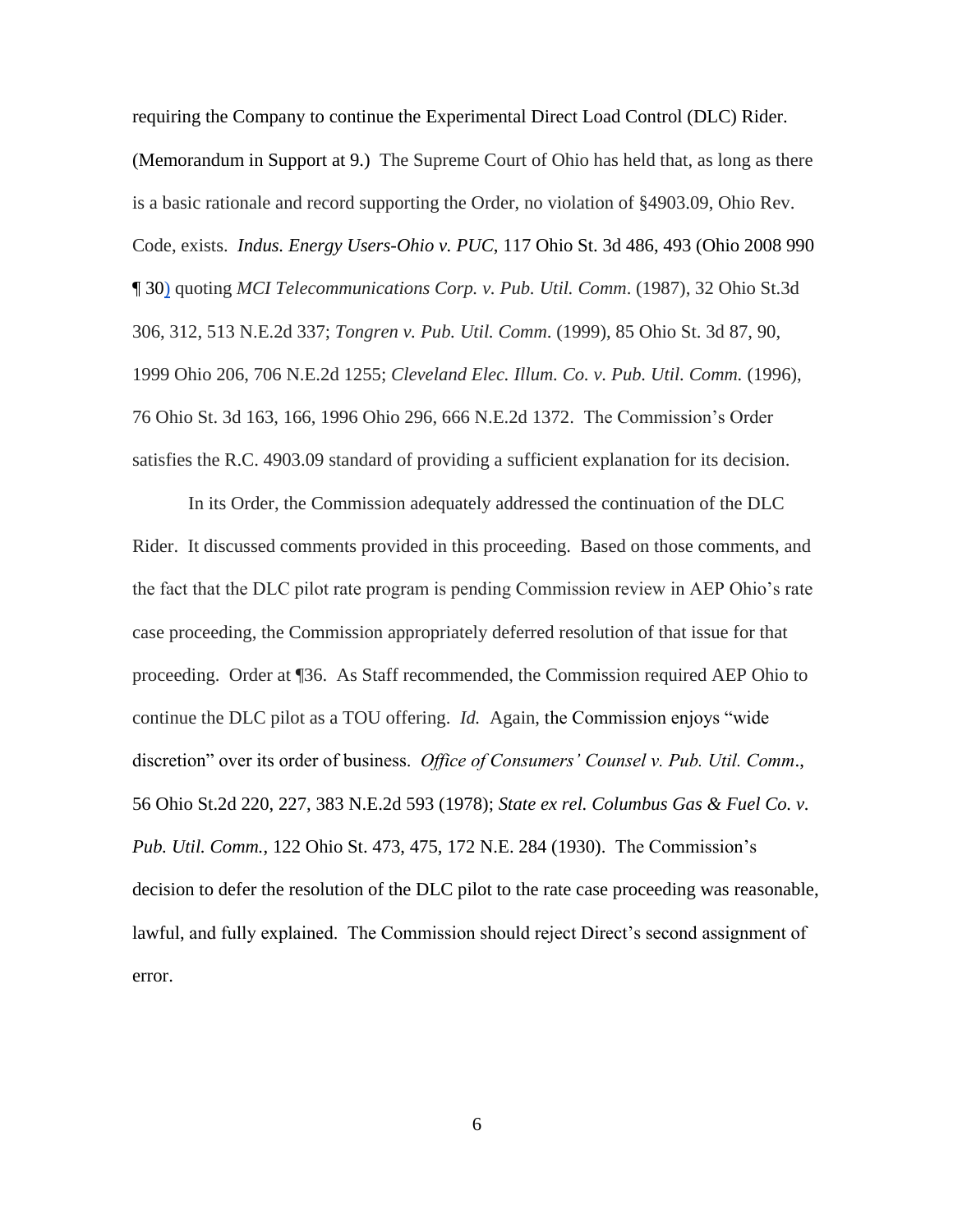## **III. CONCLUSION**

For all of these reasons, the Commission should deny Direct's Application in its entirety.

Respectfully submitted,

*/s/ Steven T. Nourse* Steven T. Nourse (0046705) American Electric Power Service Corporation 1 Riverside Plaza, 29th Floor Columbus, Ohio 43215 Telephone: (614) 716-1608 Email: [stnourse@aep.com](mailto:stnourse@aep.com)

# **Counsel for Ohio Power Company**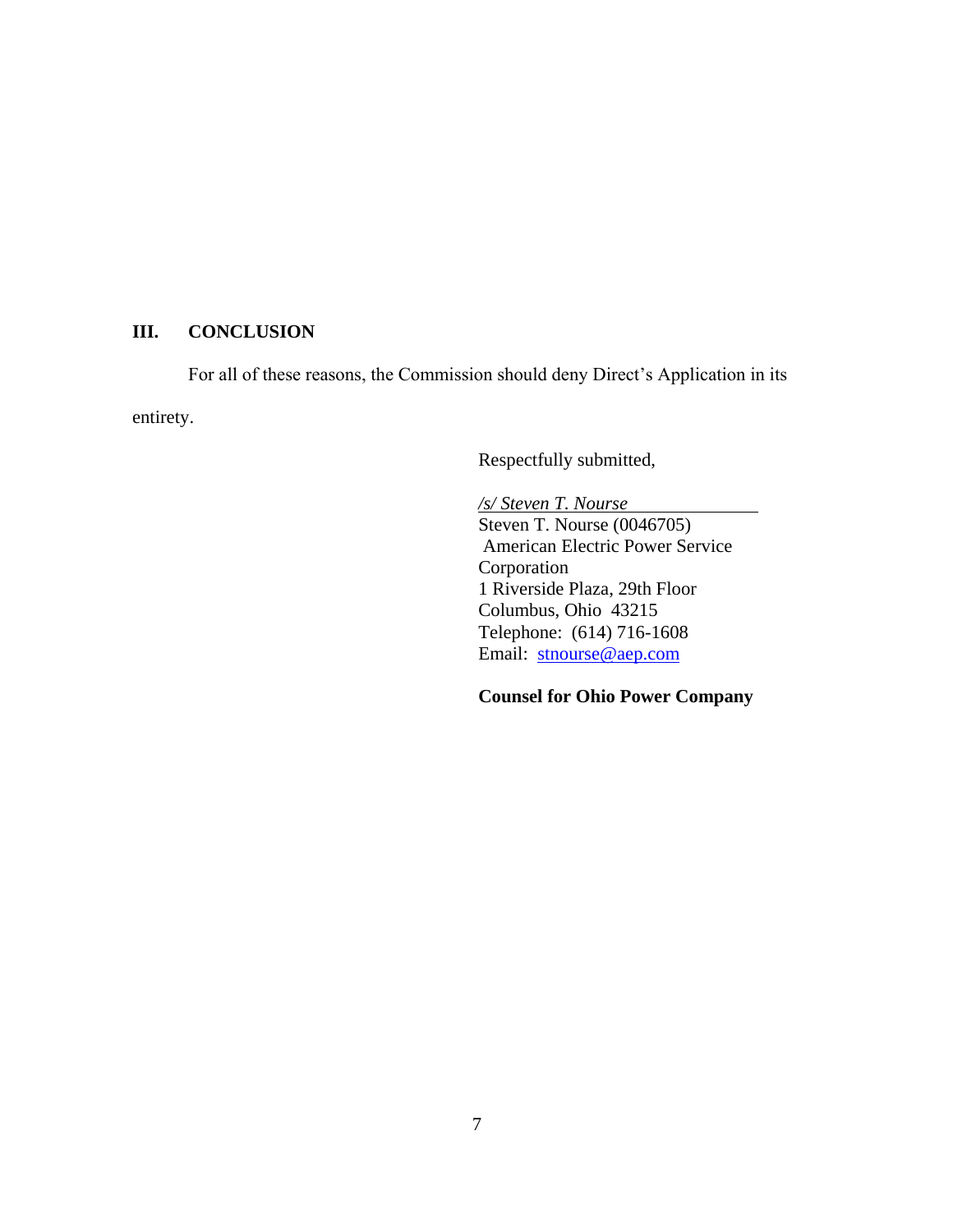### **CERTIFICATE OF SERVICE**

In accordance with Rule 4901-1-05, Ohio Administrative Code, the PUCO's e-filing system will electronically serve notice of the filing of this document upon the following parties. In addition, I hereby certify that a service copy of the foregoing *Reply Comments* was sent by, or on behalf of, the undersigned counsel to the following parties of record this 23rd day of August, 2021, via electronic transmission.

> */s/ Steven T. Nourse* Steven T. Nourse

### **EMAIL SERVICE LIST**

[bingham@occ.state.oh.us](mailto:bingham@occ.state.oh.us) [Christopher.healey@occ.ohio.gov](mailto:Christopher.healey@occ.ohio.gov) [Bethany.Allen@igs.com](mailto:Bethany.Allen@igs.com) [rdove@keglerbrown.com](mailto:rdove@keglerbrown.com) [mleppla@theoec.org](mailto:mleppla@theoec.org) [Jamie.williams@occ.ohio.gov](mailto:Jamie.williams@occ.ohio.gov) [fykes@whitt-sturtevant.com](mailto:fykes@whitt-sturtevant.com) [stnourse@aep.com](mailto:stnourse@aep.com) [kelli.king@puco.gov.com](mailto:kelli.king@puco.gov.com) [whitt@whitt-sturtevant.com](mailto:whitt@whitt-sturtevant.com) [trent@theoc.org](mailto:trent@theoc.org) [helen.sweeney@igs.com](mailto:helen.sweeney@igs.com) [Krystina.schaefer@puco.ohio.gov](mailto:Krystina.schaefer@puco.ohio.gov) [Vesta.miller@puco.state.oh.us](mailto:Vesta.miller@puco.state.oh.us)